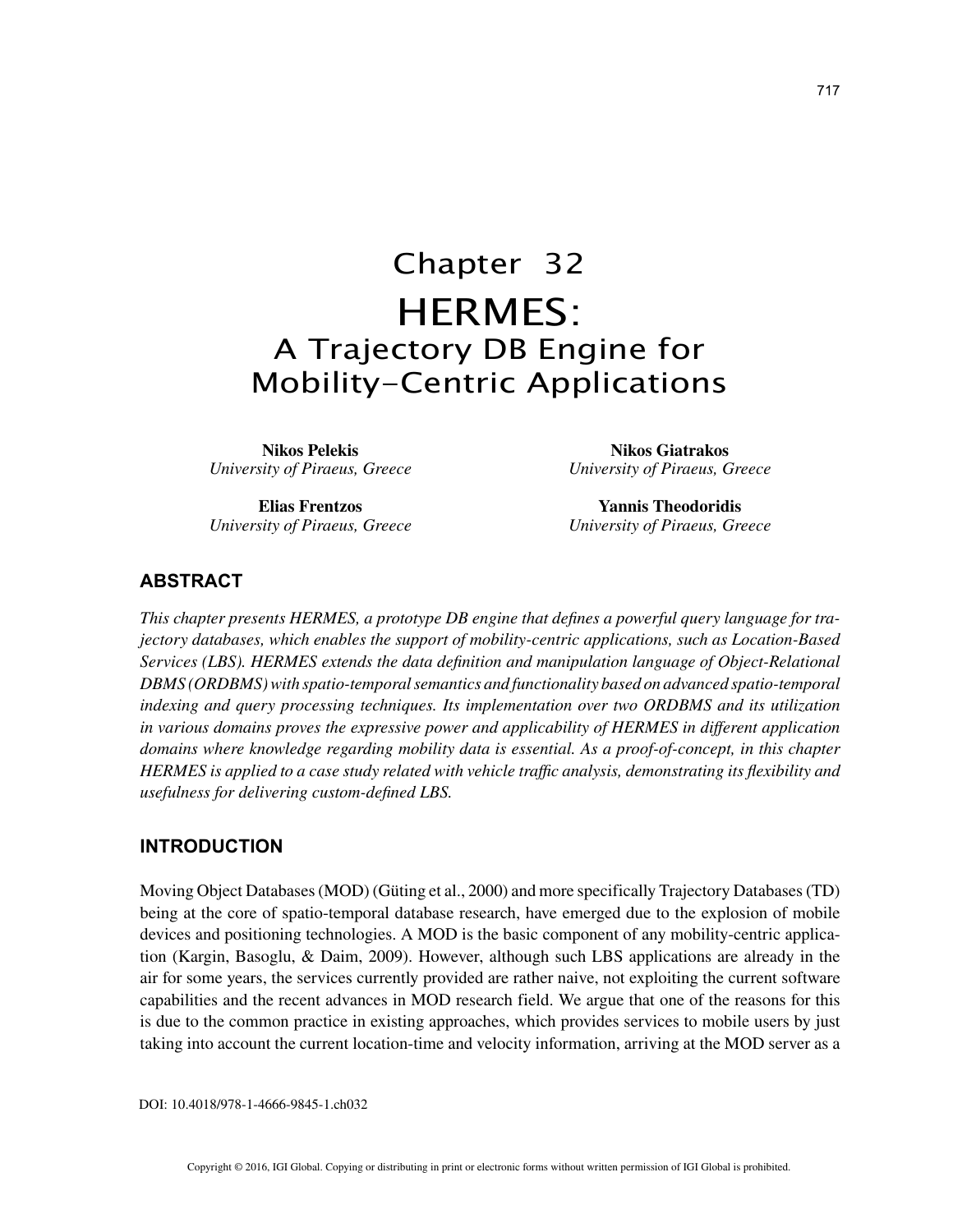sequence of updates. Given this model and the fact that LBS applications need to handle huge volumes of data, it rationally arises that performance is a significant problem; therefore, efficient query processing and indexing techniques should be applied. Moreover, this model has limited applicability in real-world applications, since safe estimations about future positions should involve past positions as well.

The key observation that motivates Hermes is that the more the knowledge in hand about the trajectory of a mobile user, the better the exploitation of the advances in spatio-temporal query processing for providing intelligent LBS. Based on this motivation, the aim of this paper is to describe a robust framework capable of aiding either an analyst working with mobility data, or more technically, a developer who models, queries a TD and builds a mobility-centric application on top of the TD.

Moreover, given the ubiquitousness of location-aware devices, databases handling moving objects will, sooner or later, face enormous volumes of data. It consequently arises that performance in the presence of vast data sizes, is a significant problem for moving object databases and the only way to deal with such enormous sizes is the exploitation of specialized access methods used for spatio-temporal indexing purposes. The domain of spatio-temporal indexing, as well as other related domains, such as multimedia (Chatterjee, & Chen, 2010) and spatial indexing, is dominated by the presence of the R-tree, along with its variations and extensions. Among others, 3D R-trees (Theodoridis, Vazirgiannis, & Sellis, 1996), TB-trees and STR-trees (Pfoser, Jensen, & Theodoridis 2000), and PA-trees (Ni, & Ravishankar, 2007) are considered as extensions of the R-tree in the spatio-temporal domain. As in the case of appropriate moving object data types and methods for extending the type system of ORDBMS, except the well-known R-trees, which are suitable only for static spatial data, none of the above proposals have been incorporated into existing ORDBMS. Among them, the Trajectory Bundle tree (TB-tree) (Pfoser et al., 2000), is adopted in this work and appropriately designed and implemented inside Hermes taking advantage of the indexing extensibility interface of ORDBMS. Being a member of the R-tree family, TB-tree is able to support traditional queries such as range and distance-based queries. At the same time, it supports objects moving on the unconstrained space, and is the only one that fulfills the need for trajectory preservation so as to efficiently support trajectory-based operations.

Furthermore, apart from simple query operators (e.g. range queries) natively supported by R-trees, there is a variety of spatio-temporal operators which require more sophisticated query processing techniques in order to be efficiently processed. Among them, an important class of queries is the socalled *k* nearest neighbor (*k*-NN) search, where one is interested in finding the *k* closest trajectories to a predefined query object *Q* (stationary or moving). Thus, one of the challenges being present in the domain of trajectory databases is to develop mechanisms to perform *k*-NN search on MODs exploiting spatio-temporal indexes storing historical information. Among the solutions proposed in the literature we adopt the one proposed by (Frentzos, Gratsias, Pelekis, & Theodoridis 2007) which efficiently supports Nearest Neighbor (NN) queries over historical trajectory data.

Finally, as we aim at providing a powerful toolkit for analysts, Hermes provides qualitatively different techniques for trajectory similarity search, which is exploited to support trajectory clustering and classification mining tasks that imply a way to quantify the distance between two trajectories. More specifically, we adopt a novel set of trajectory distance functions (Pelekis, Kopanakis, Ntoutsi, Marketos, Andrienko & Theodoridis, 2007; Pelekis, Andrienko, Andrienko, Kopanakis, Marketos, & Theodoridis, 2010) based on primitive (space and time) as well as derived parameters of moving objects (speed, acceleration, and direction), which are also capable to support sub-trajectory similarity matching. The overall framework advances the contribution of our approach by two inter-related facts: firstly, the combination of the similarity operators in the extended with MOD semantics SQL-like query language (using AND/